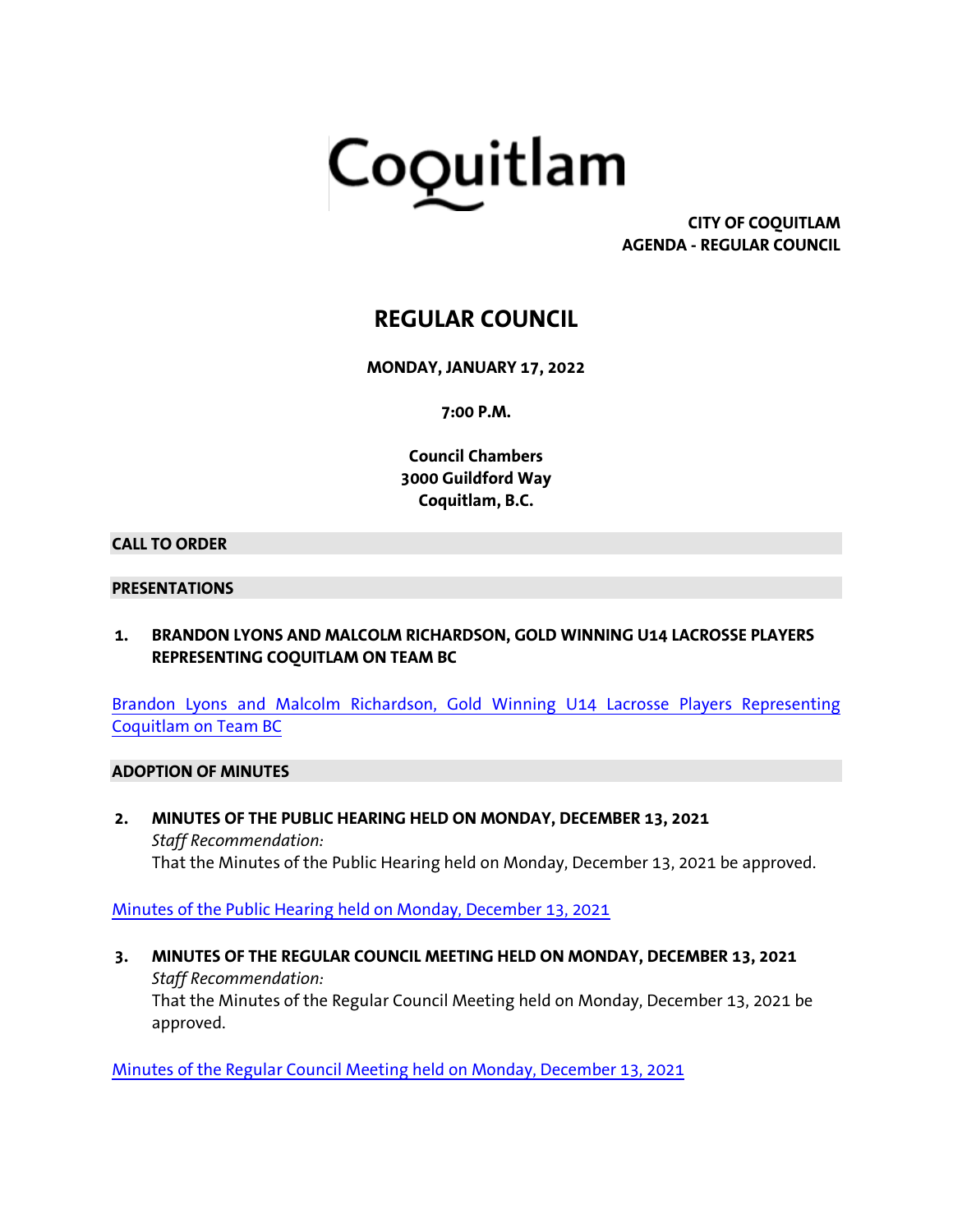#### **COMMITTEE MINUTES AND RECOMMENDATIONS**

**4. MINUTES OF THE SPORTS AND RECREATION ADVISORY COMMITTEE MEETING HELD ON WEDNESDAY, NOVEMBER 10, 2021** *Staff Recommendation:*

That the Minutes of the Sports and Recreation Advisory Committee Meeting held on Wednesday, November 10, 2021 be received.

[Minutes of the Sports and Recreation Advisory Committee Meeting held on Wednesday, November](https://coquitlam.ca.granicus.com/MetaViewer.php?view_id=&event_id=1175&meta_id=51905)  [10, 2021](https://coquitlam.ca.granicus.com/MetaViewer.php?view_id=&event_id=1175&meta_id=51905)

#### **REPORTS OF STAFF**

#### *PLANNING AND DEVELOPMENT*

- **5. REPORT OF THE DIRECTOR DEVELOPMENT SERVICES – FOURTH AND FINAL READING OF DEVELOPMENT APPLICATION AT 3489 BAYCREST AVENUE – WOODBRIDGE (PROJ 19-056)** *Staff Recommendation:* That Council:
- 1. Give fourth and final reading to City of Coquitlam Citywide Official Community Plan Amendment Bylaw No. 5067, 2021;
- 2. Give fourth and final reading to City of Coquitlam Zoning Amendment Bylaw No. 5068, 2021; and
- 3. Approve the signing and sealing of Development Permit No. 19 111956 DP and that the Mayor and City Clerk be authorized to execute this Permit on behalf of the City of Coquitlam.

[Report of the Director Development Services -](https://coquitlam.ca.granicus.com/MetaViewer.php?view_id=&event_id=1175&meta_id=51907) Fourth and Final Reading of Development [Application at 3489 Baycrest Avenue -](https://coquitlam.ca.granicus.com/MetaViewer.php?view_id=&event_id=1175&meta_id=51907) Woodbridge (PROJ 19-056)

**6. REPORT OF THE DIRECTOR DEVELOPMENT SERVICES – FOURTH AND FINAL READING OF ZONING AMENDMENT BYLAW NO. 4836, 2019 AT 3419 VICTORIA DRIVE – LANDMARK ENGINEERING & PLANNING LTD. (PROJ 17-039)**

#### *Staff Recommendation:*

That Council give fourth and final reading to City of Coquitlam Zoning Amendment Bylaw No. 4836, 2019.

Report of the Director Development Services - [Fourth and Final Reading of Zoning Amendment](https://coquitlam.ca.granicus.com/MetaViewer.php?view_id=&event_id=1175&meta_id=51909)  [Bylaw No. 4836, 2019 at 3419 Victoria Drive -](https://coquitlam.ca.granicus.com/MetaViewer.php?view_id=&event_id=1175&meta_id=51909) Landmark Engineering & Planning Ltd. (PROJ 17-039)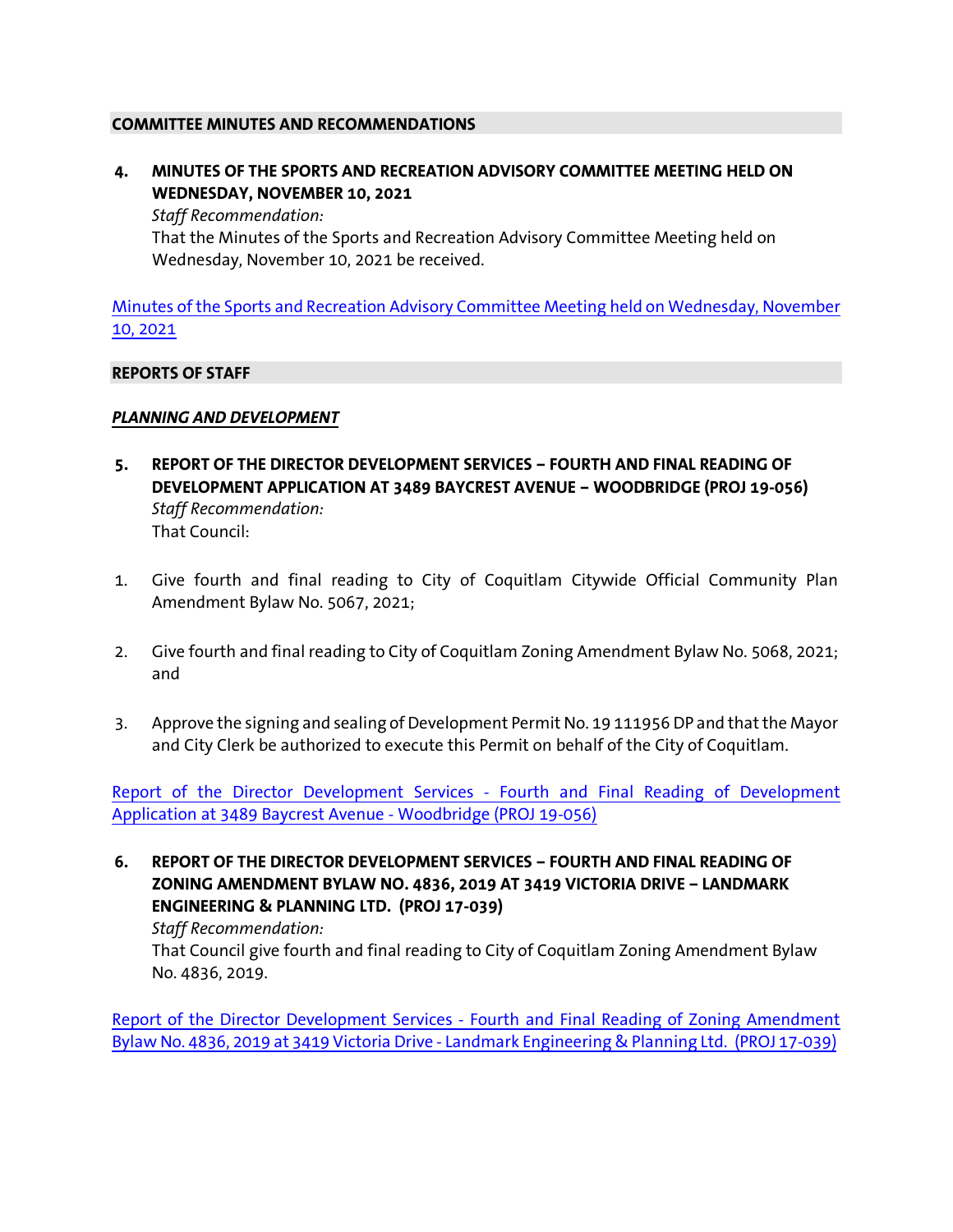- **7. REPORT OF THE DIRECTOR DEVELOPMENT SERVICES – DEVELOPMENT APPLICATION AT 724, 726 AND 728 LEA AVENUE – DOMUS PROJECTS LTD. (PROJ 20-088)** *Staff Recommendation:* That Council:
- 1. Give first reading to City of Coquitlam Zoning Amendment Bylaw No. 5187, 2022;
- 2. Refer Bylaw No. 5187, 2022 to Public Hearing;
- 3. Authorize staff to prepare Development Permit No. 20 114317 DP generally in accordance with the attached drawings (Attachment 6), should Council grant second and third readings to the Bylaw;
- 4. Acknowledge that the applicant has requested variances to the Zoning Bylaw as described in this report as follows:
- a. In Subsection 1204(8), in Part 12, in RM-2 Three-Storey Medium Density Apartment Residential zone, the rear lot line setback is reduced from 4.5 metres (m) to 4.0 m for Building 2 and to 3.3 m for Building 3; the front lot line setback is reduced from 4.0 m to 3.0 m for Building 1; and the east interior side lot line setback is reduced 4.5 m to 2.6 m for Building 1; and
- 5. Instruct staff to complete the following items prior to Council's consideration of fourth and final reading, should Council grant second and third readings to the Bylaw:
- a. Demolition of the existing structures in preparation for lot consolidation;
- b. Resolution of all engineering requirements and issues including restrictive covenants, dedications and rights-of-way where necessary, to the satisfaction of the General Manager Engineering and Public Works;
- c. Revision of the arborist report and tree management plan, as needed, to account for necessary off-site engineering works or new site conditions; and
- d. Resolution of all urban design issues to the satisfaction of the Director Development Services.

Report of the Director Development Services - [Development Application at 724, 726 and 728 Lea](https://coquitlam.ca.granicus.com/MetaViewer.php?view_id=&event_id=1175&meta_id=51911)  Avenue - [Domus Projects Ltd. \(PROJ 20-088\)](https://coquitlam.ca.granicus.com/MetaViewer.php?view_id=&event_id=1175&meta_id=51911)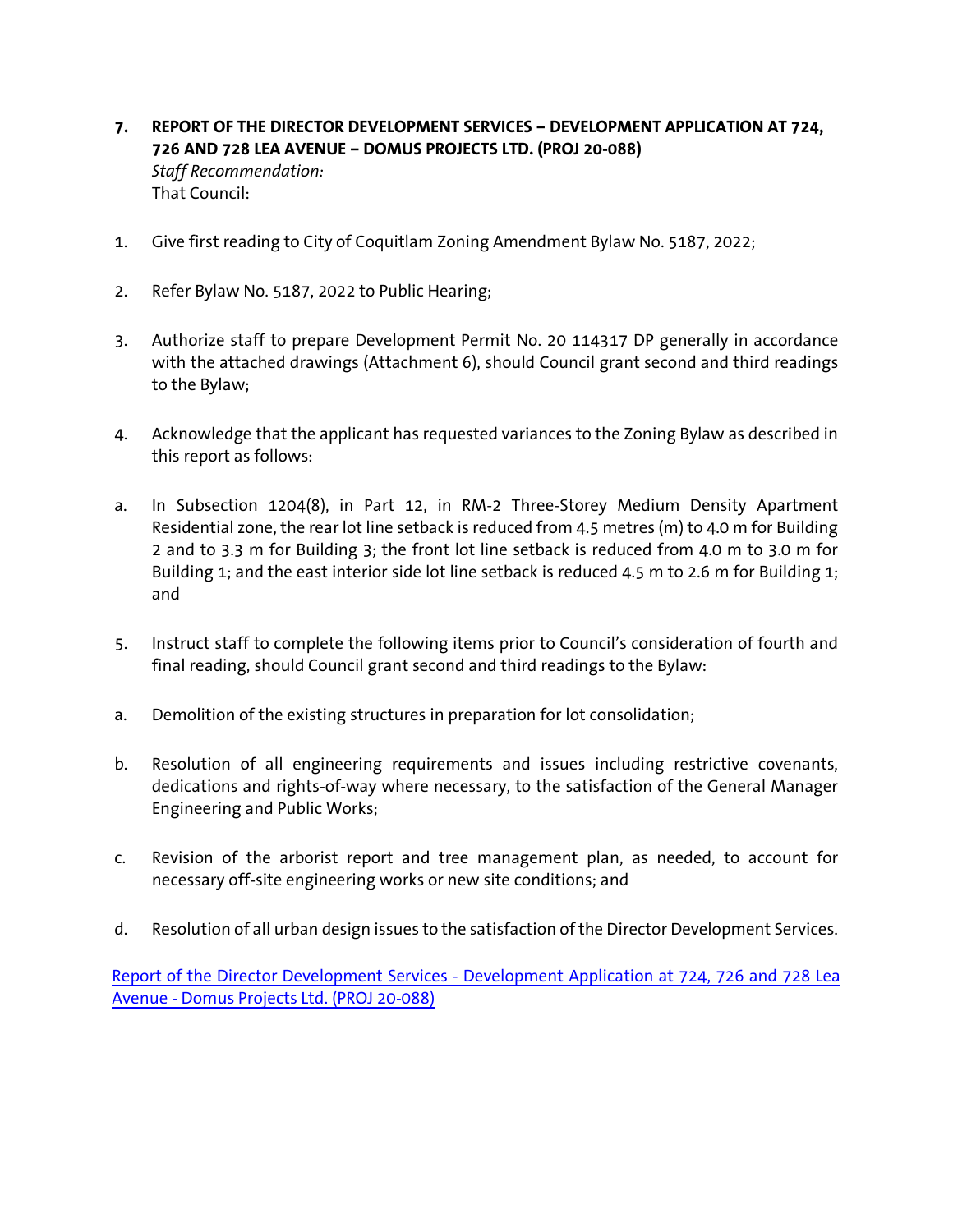**8. REPORT OF THE DIRECTOR DEVELOPMENT SERVICES – HOUSING AGREEMENT BYLAW NO. 5045, 2022 AT 675 NORTH ROAD AND 668 WHITING WAY – TOWNLINE (PROJ 19-018)** *Staff Recommendation:*

That Council give first, second, and third readings to City of Coquitlam Housing Agreement Bylaw No. 5045, 2022.

Report of the Director Development Services - [Housing Agreement Bylaw No. 5045, 2022 at 675](https://coquitlam.ca.granicus.com/MetaViewer.php?view_id=&event_id=1175&meta_id=51913)  [North Road and 668 Whiting Way -](https://coquitlam.ca.granicus.com/MetaViewer.php?view_id=&event_id=1175&meta_id=51913) Townline (PROJ 19-018)

**9. REPORT OF THE DIRECTOR DEVELOPMENT SERVICES – HOUSING AGREEMENT BYLAW NO. 5055, 2021 AT 688 LOUGHEED HIGHWAY, 632 AND 633 GRAYSON AVENUE, 633 ALDERSON AVENUE, A PORTION OF GRAYSON AVENUE AND A PORTION OF A LANE – ALDERSON GATE, LEDINGHAM MCALLISTER (PROJ 19-089)**

*Staff Recommendation:*

That Council rescind third reading of City of Coquitlam Housing Agreement Bylaw No. 5055, 2021 and give third reading to the updated version of City of Coquitlam Housing Agreement Bylaw No. 5055, 2021.

Report of the Director Development Services - [Housing Agreement Bylaw No. 5055, 2021 at 688](https://coquitlam.ca.granicus.com/MetaViewer.php?view_id=&event_id=1175&meta_id=51915)  [Lougheed Highway, 632 and 633 Grayson Avenue, 633 Alderson Avenue, a Portion of Grayson](https://coquitlam.ca.granicus.com/MetaViewer.php?view_id=&event_id=1175&meta_id=51915)  Avenue and a Portion of a Lane - [Alderson Gate, Ledingham McAllister \(PROJ 19-089\)](https://coquitlam.ca.granicus.com/MetaViewer.php?view_id=&event_id=1175&meta_id=51915)

**10. REPORT OF THE DIRECTOR DEVELOPMENT SERVICES – DEVELOPMENT APPLICATION AT 704, 706, 710 GROVER AVENUE AND 701, 705, 709 REGAN AVENUE – KADIUM REGAN DEVELOPMENT LTD. (PROJ 19-109)** *Staff Recommendation:*

That Council:

- 1. Give first reading to City of Coquitlam Zoning Amendment Bylaw No. 5164, 2022;
- 2. Refer Bylaw No. 5164, 2022 to Public Hearing;
- 3. Authorize staff to prepare Development Permit No. 19 123447 DP generally in accordance with the attached drawings (Attachment 6), should Council grant second and third readings to the Bylaw; and
- 4. Instruct staff to complete the following items prior to Council's consideration of fourth and final reading, should Council grant second and third readings to the Bylaw:
- a. Submission of a subdivision plan to the satisfaction of the Approving Officer;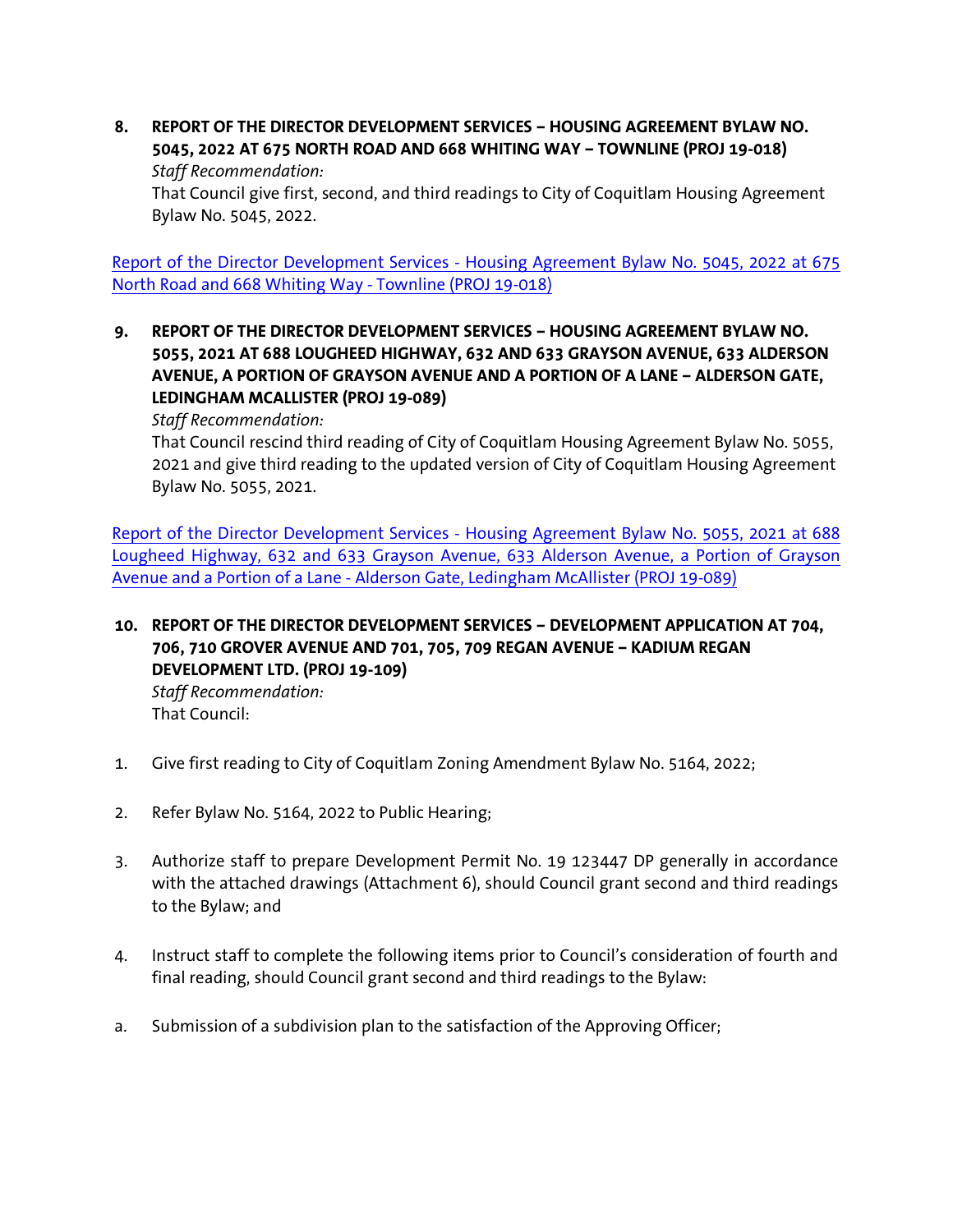- b. Ensure that all engineering requirements and issues including restrictive covenants, dedications and rights-of-way where necessary, are addressed to the satisfaction of the General Manager Engineering and Public Works;
- c. Resolution of all urban design issues to the satisfaction of the Director Development Services; and
- d. Finalize, execute and deliver to the City, the following agreements in Land Title Office registrable form:
- i. Easement to provide driveway ramp access for the future development site to the west; and
- ii. Such other Land Title Office registrable agreements as may be required by the City.

Report of the Director Development Services - [Development Application at 704, 706, 710 Grover](https://coquitlam.ca.granicus.com/MetaViewer.php?view_id=&event_id=1175&meta_id=51917)  Avenue and 701, 705, 709 Regan Avenue - [Kadium Regan Development Ltd. \(PROJ 19-109\)](https://coquitlam.ca.granicus.com/MetaViewer.php?view_id=&event_id=1175&meta_id=51917)

- **11. REPORT OF THE DIRECTOR DEVELOPMENT SERVICES – DEVELOPMENT APPLICATION AT 724 AND 736/738 COMO LAKE AVENUE, AND 750/752, 754/756 AND 758/760 ROBINSON STREET – SOL ADERA PROJECTS LIMITED AND RED SOL LIMITED PARTNERSHIP (COMMONLY REFERRED TO AS ADERA) (PROJ 20-143)** *Staff Recommendation:* That Council:
- 1. Give first reading to City of Coquitlam Zoning Amendment Bylaw No. 5177, 2022;
- 2. Refer Bylaw No. 5177, 2022 to Public Hearing;
- 3. Authorize staff to prepare Development Permit No. 20 119971 DP generally in accordance with the attached drawings (Attachments 5 and 6), should Council grant second and third readings to the Bylaw;
- 4. Acknowledge that the applicant has requested variances to the Zoning Bylaw as described in this report as follows:
- a. In Subsection 1205(8), Part 12, RM-3 Multi-Storey Medium Density Apartment Residential zone, the setback from Grover Avenue is reduced from 4.0 metres to 3.0 metres; and
- b. In Subsection 514(2), in Part 5, General Regulations, the setbacks for the canopies over the building entries are reduced from 2.5 metres to 0.8 metres on Como Lake Avenue and 1.5 metres to 0.6 metres on Grover Avenue; and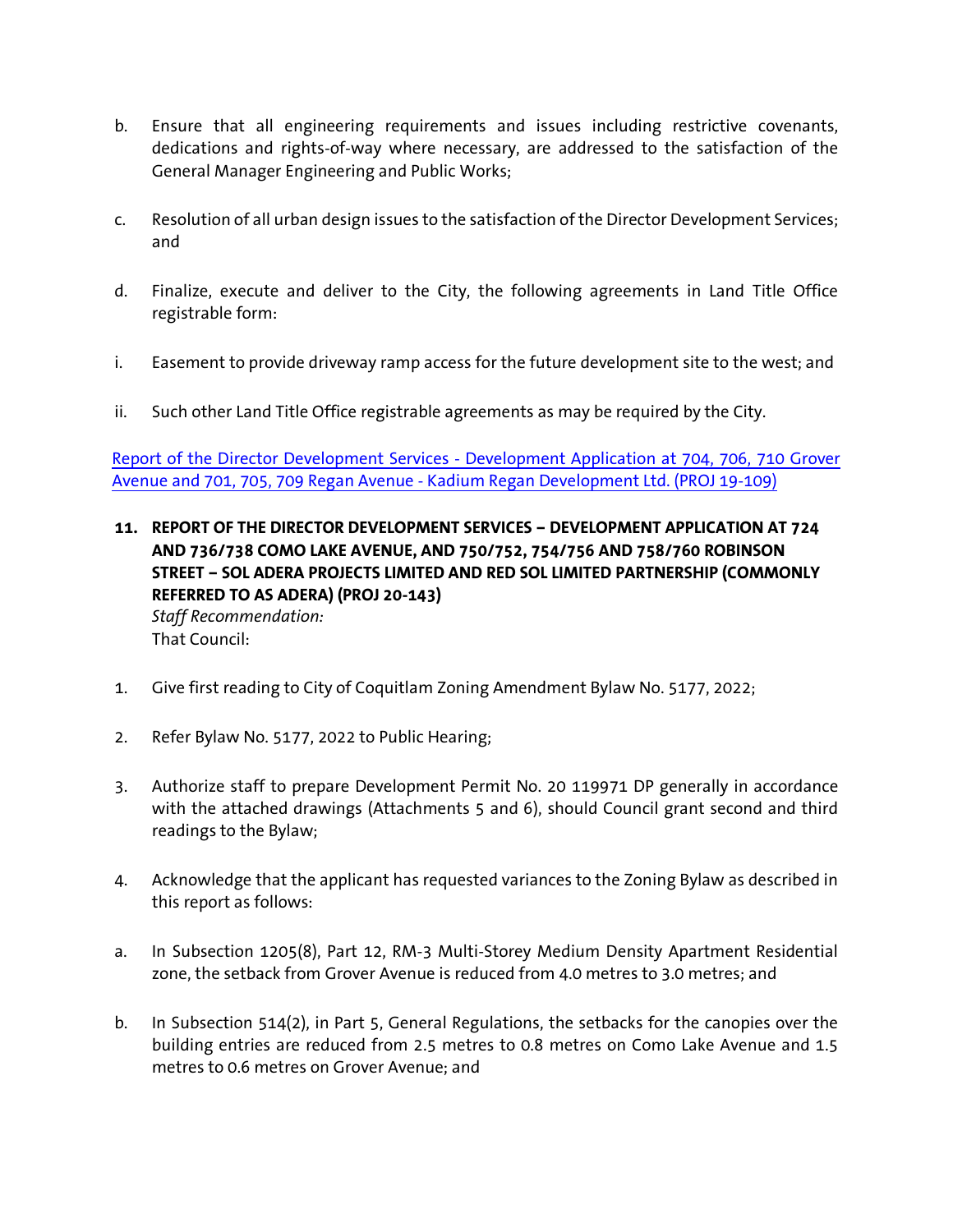- 5. Instruct staff to complete the following items prior to Council's consideration of fourth and final reading, should Council grant second and third readings to the Bylaw:
- a. Submission of a subdivision plan to the satisfaction of the Approving Officer;
- b. Ensure that all engineering requirements and issues including restrictive covenants, dedications and rights-of-way where necessary, are addressed to the satisfaction of the General Manager Engineering and Public Works;
- c. Satisfy the Transportation Demand Management measures to the satisfaction of the General Manager Engineering and Public Works;
- d. Resolution of all urban design issues to the satisfaction of the Director Development Services; and
- e. Finalize, execute and deliver to the City, the following agreements in Land Title Office registrable form:
- i. Section 219 Restrictive Covenant prohibiting occupancy until such time one or more access easements and Section 219 Covenants with respect to shared vehicle access, shared on-site parking and shared amenity space among the market condominium units and rental units are registered;
- ii. One or more owner-maintained statutory rights-of-way in favour of the City over all publically accessible spaces, including the public nodes on the corners of Como Lake Avenue and Robinson Street, as well as Robinson Street and Grover Avenue;
- iii. Housing Agreement;
- iv. Agreements related to the Transportation Demand Management measures; and
- v. Such other Land Title Office registrable agreements as may be required by the City.

Report of the Director Development Services - [Development Application at 724 and 736/738 Como](https://coquitlam.ca.granicus.com/MetaViewer.php?view_id=&event_id=1175&meta_id=51919)  [Lake Avenue, and 750/752, 754/756 and 758/760 Robinson Street -](https://coquitlam.ca.granicus.com/MetaViewer.php?view_id=&event_id=1175&meta_id=51919) Sol Adera Projects Limited and [RED Sol Limited Partnership \(commonly referred to as Adera\) \(PROJ 20-143\)](https://coquitlam.ca.granicus.com/MetaViewer.php?view_id=&event_id=1175&meta_id=51919)

### *ENGINEERING AND PUBLIC WORKS*

**12. REPORT OF THE GENERAL MANAGER ENGINEERING AND PUBLIC WORKS – GRANT APPLICATION (CREEK WATER QUALITY IMPROVEMENT PROGRAM) INVESTING IN CANADA INFRASTRUCTURE PROGRAM, ENVIRONMENTAL QUALITY – ROUND 3**